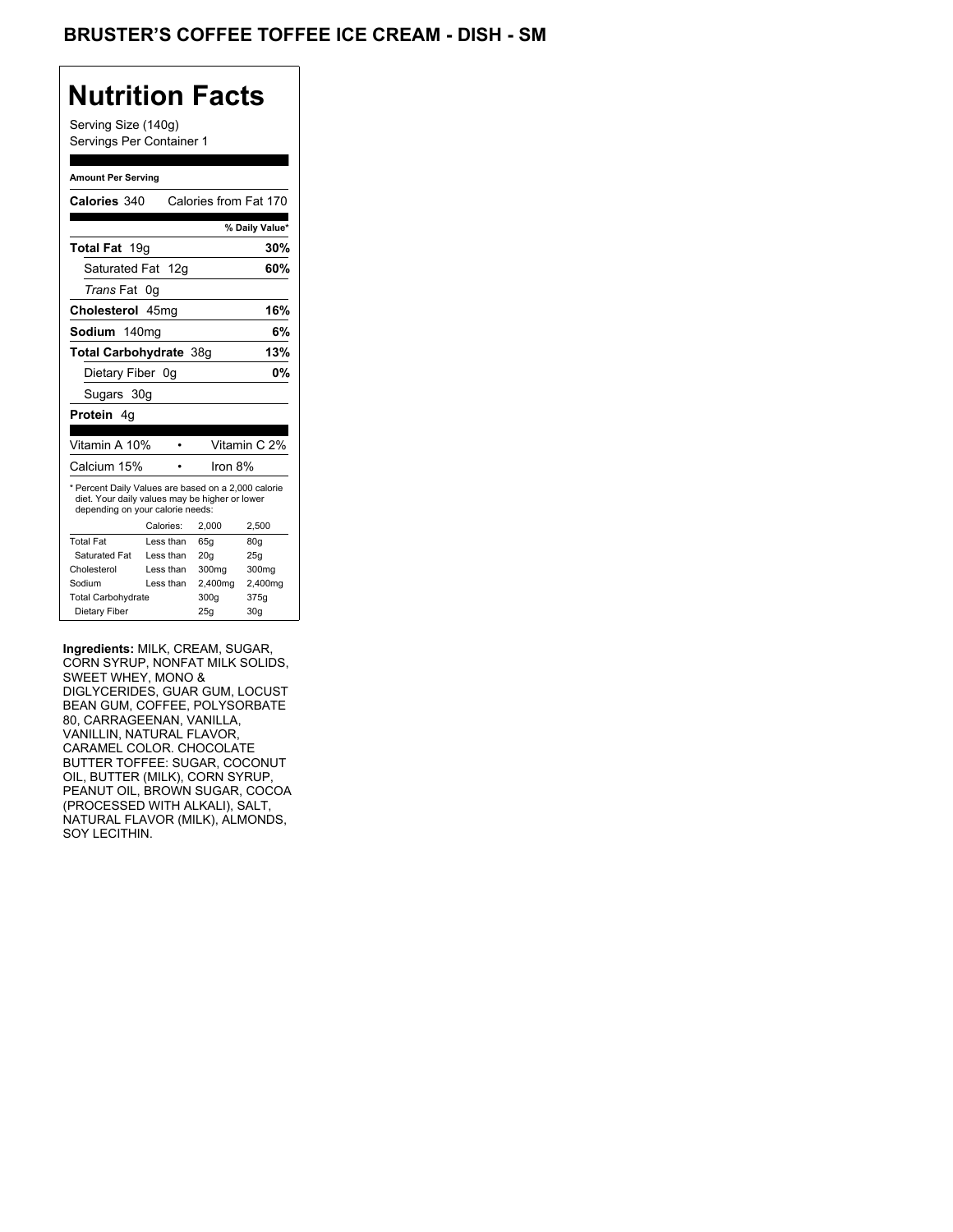## BRUSTER'S COFFEE TOFFEE ICE CREAM - DISH - REG

# Nutrition Facts

Serving Size (210g) Servings Per Container 1

#### Amount Per Serving

| Calories 520                                                                                                                              |           | Calories from Fat 260 |                |
|-------------------------------------------------------------------------------------------------------------------------------------------|-----------|-----------------------|----------------|
|                                                                                                                                           |           |                       |                |
|                                                                                                                                           |           |                       | % Daily Value* |
| Total Fat 29q                                                                                                                             |           |                       | 45%            |
| Saturated Fat 18g                                                                                                                         |           |                       | 90%            |
| Trans Fat 0q                                                                                                                              |           |                       |                |
| Cholesterol 70mg                                                                                                                          |           |                       | 24%            |
| Sodium 220mg                                                                                                                              |           |                       | 9%             |
| Total Carbohydrate 57g                                                                                                                    |           |                       | 19%            |
| Dietary Fiber 0g                                                                                                                          |           |                       | 0%             |
| Sugars 46g                                                                                                                                |           |                       |                |
| Protein<br>6q                                                                                                                             |           |                       |                |
| Vitamin A 15%                                                                                                                             |           |                       | Vitamin C 4%   |
| Calcium 20%                                                                                                                               |           | Iron 15%              |                |
| * Percent Daily Values are based on a 2,000 calorie<br>diet. Your daily values may be higher or lower<br>depending on your calorie needs: |           |                       |                |
|                                                                                                                                           | Calories: | 2,000                 | 2,500          |
| <b>Total Fat</b>                                                                                                                          | Less than | 65q                   | 80q            |
| Saturated Fat                                                                                                                             | Less than | 20q                   | 25g            |
| Cholesterol                                                                                                                               | Less than | 300mg                 | 300mg          |
| Sodium                                                                                                                                    | Less than | 2,400mg               | 2,400mg        |
| <b>Total Carbohydrate</b>                                                                                                                 |           | 300g                  | 375g           |
|                                                                                                                                           |           |                       |                |

Ingredients: MILK, CREAM, SUGAR, CORN SYRUP, NONFAT MILK SOLIDS, SWEET WHEY, MONO & DIGLYCERIDES, GUAR GUM, LOCUST BEAN GUM, COFFEE, POLYSORBATE 80, CARRAGEENAN, VANILLA, VANILLIN, NATURAL FLAVOR, CARAMEL COLOR. CHOCOLATE BUTTER TOFFEE: SUGAR, COCONUT OIL, BUTTER (MILK), CORN SYRUP, PEANUT OIL, BROWN SUGAR, COCOA (PROCESSED WITH ALKALI), SALT, NATURAL FLAVOR (MILK), ALMONDS, SOY LECITHIN.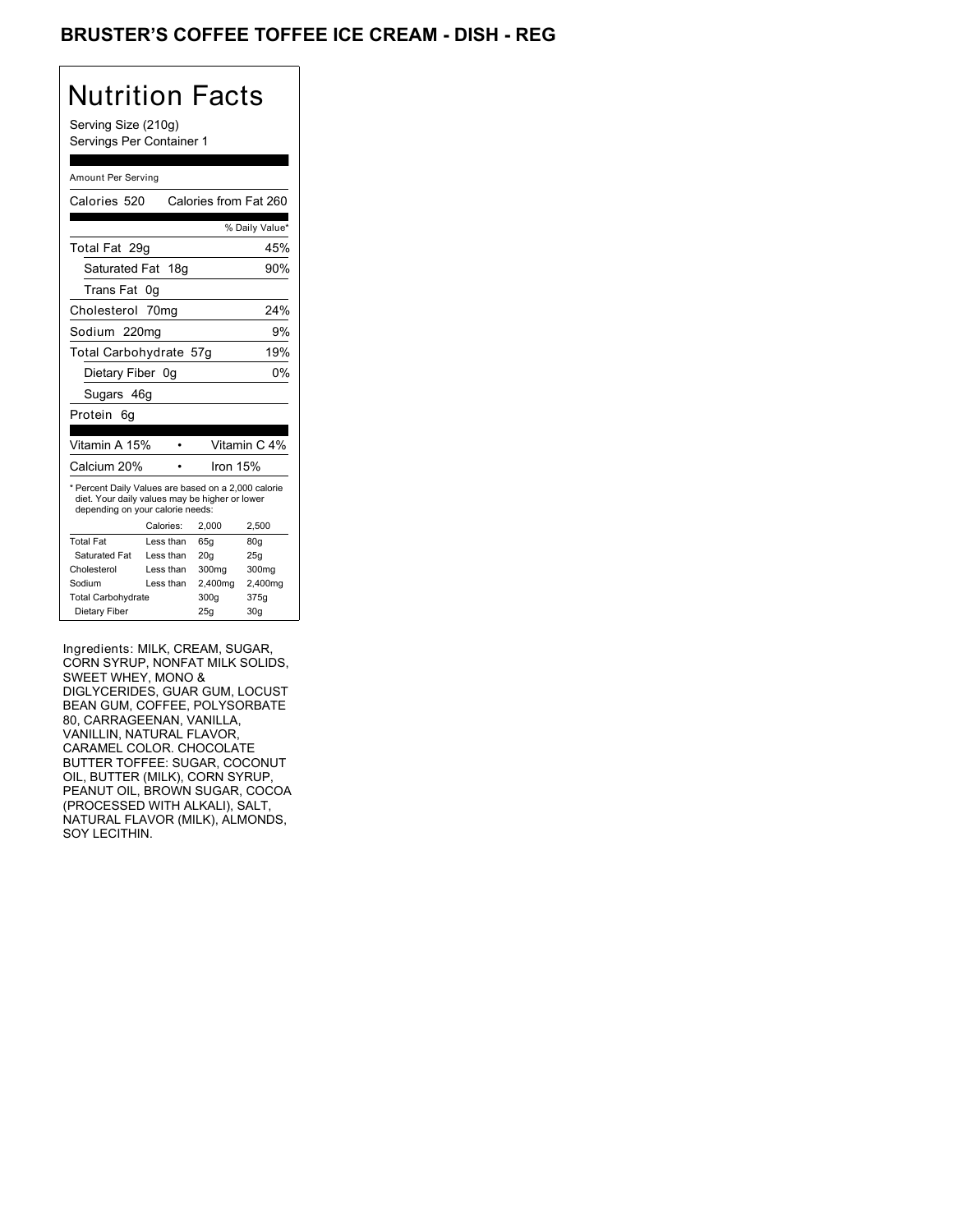## BRUSTER'S COFFEE TOFFEE ICE CREAM - DISH - LG

# Nutrition Facts

Serving Size (280g) Servings Per Container 1

#### Amount Per Serving

| Calories 690                                                                                                                              |           | Calories from Fat 350 |                 |
|-------------------------------------------------------------------------------------------------------------------------------------------|-----------|-----------------------|-----------------|
|                                                                                                                                           |           |                       | % Daily Value*  |
| Total Fat 39q                                                                                                                             |           |                       | 60%             |
| Saturated Fat 24g                                                                                                                         |           |                       | 119%            |
| Trans Fat                                                                                                                                 | 0g        |                       |                 |
| Cholesterol                                                                                                                               | 95ma      |                       | 31%             |
| Sodium 290mg                                                                                                                              |           |                       | 12%             |
| Total Carbohydrate 76g                                                                                                                    |           |                       | 25%             |
| Dietary Fiber 0g                                                                                                                          |           |                       | 1%              |
| Sugars 61g                                                                                                                                |           |                       |                 |
| Protein<br>8q                                                                                                                             |           |                       |                 |
| Vitamin A 20%                                                                                                                             |           |                       | Vitamin C 4%    |
| Calcium 25%                                                                                                                               |           | Iron 20%              |                 |
| * Percent Daily Values are based on a 2,000 calorie<br>diet. Your daily values may be higher or lower<br>depending on your calorie needs: |           |                       |                 |
|                                                                                                                                           | Calories: | 2,000                 | 2,500           |
| <b>Total Fat</b>                                                                                                                          | Less than | 65q                   | 80q             |
| Saturated Fat                                                                                                                             | Less than | 20q                   | 25g             |
| Cholesterol                                                                                                                               | Less than | 300mg                 | 300mg           |
| Sodium                                                                                                                                    | Less than | 2,400mg               | 2,400mg         |
| <b>Total Carbohydrate</b>                                                                                                                 |           | 300g                  | 375g            |
| Dietary Fiber                                                                                                                             |           | 25g                   | 30 <sub>g</sub> |

Ingredients: MILK, CREAM, SUGAR, CORN SYRUP, NONFAT MILK SOLIDS, SWEET WHEY, MONO & DIGLYCERIDES, GUAR GUM, LOCUST BEAN GUM, COFFEE, POLYSORBATE 80, CARRAGEENAN, VANILLA, VANILLIN, NATURAL FLAVOR, CARAMEL COLOR. CHOCOLATE BUTTER TOFFEE: SUGAR, COCONUT OIL, BUTTER (MILK), CORN SYRUP, PEANUT OIL, BROWN SUGAR, COCOA (PROCESSED WITH ALKALI), SALT, NATURAL FLAVOR (MILK), ALMONDS, SOY LECITHIN.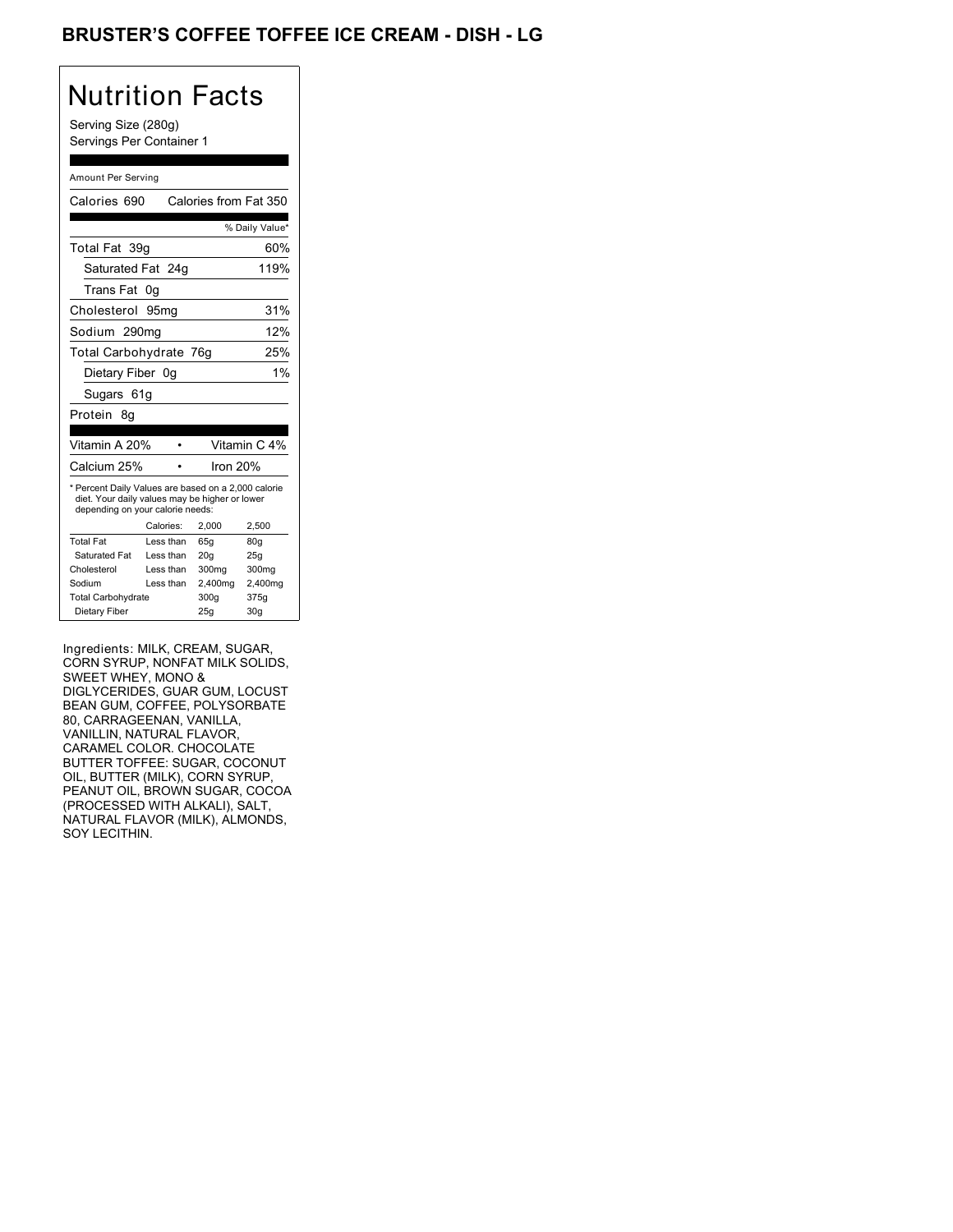### BRUSTER'S COFFEE TOFFEE ICE CREAM - SUGAR CONE - SM

# Nutrition Facts

Serving Size (153g) Servings Per Container 1

#### Amount Per Serving

| Calories 400                                                 |  | Calories from Fat 180 |     |
|--------------------------------------------------------------|--|-----------------------|-----|
|                                                              |  | % Daily Value*        |     |
| Total Fat 20g                                                |  |                       | 30% |
| Saturated Fat 12g                                            |  |                       | 60% |
| Trans Fat 0q                                                 |  |                       |     |
| Cholesterol 45mg                                             |  |                       | 16% |
| Sodium 160mg                                                 |  |                       | 7%  |
| Total Carbohydrate 50g                                       |  |                       | 17% |
| Dietary Fiber 0g                                             |  |                       | 0%  |
| Sugars 33g                                                   |  |                       |     |
| Protein 5q                                                   |  |                       |     |
| Vitamin A 10%                                                |  | Vitamin C 2%          |     |
| Calcium 15%                                                  |  | Iron 10%              |     |
| * Percent Daily Values are based on a 2,000 calorie<br>diet. |  |                       |     |

Ingredients: MILK, CREAM, SUGAR, CORN SYRUP, NONFAT MILK SOLIDS, SWEET WHEY, MONO & DIGLYCERIDES, GUAR GUM, LOCUST BEAN GUM, COFFEE, POLYSORBATE 80, CARRAGEENAN, VANILLA, VANILLIN, NATURAL FLAVOR, CARAMEL COLOR. CHOCOLATE BUTTER TOFFEE: SUGAR, COCONUT OIL, BUTTER (MILK), CORN SYRUP, PEANUT OIL, BROWN SUGAR, COCOA (PROCESSED WITH ALKALI), SALT, NATURAL FLAVOR (MILK), ALMONDS, SOY LECITHIN. SUGAR CONE: ENRICHED WHEAT FLOUR (ENRICHED WITH NIACIN, REDUCED IRON, THIAMIN MONONITRATE, RIBOFLAVIN, FOLIC ACID), TAPIOCA FLOUR, SUGAR, VEGETABLE SHORTENING (SOYBEAN AND/OR CANOLA OIL, MODIFIED PALM OIL, SOY LECITHIN, AND/OR PARTIALLY HYDROGENATED SOYBEAN OIL), OAT FIBER AND/OR VEGETABLE FIBER, SALT, CARAMEL COLOR, ARTIFICIAL FLAVOR, SOY LECITHIN.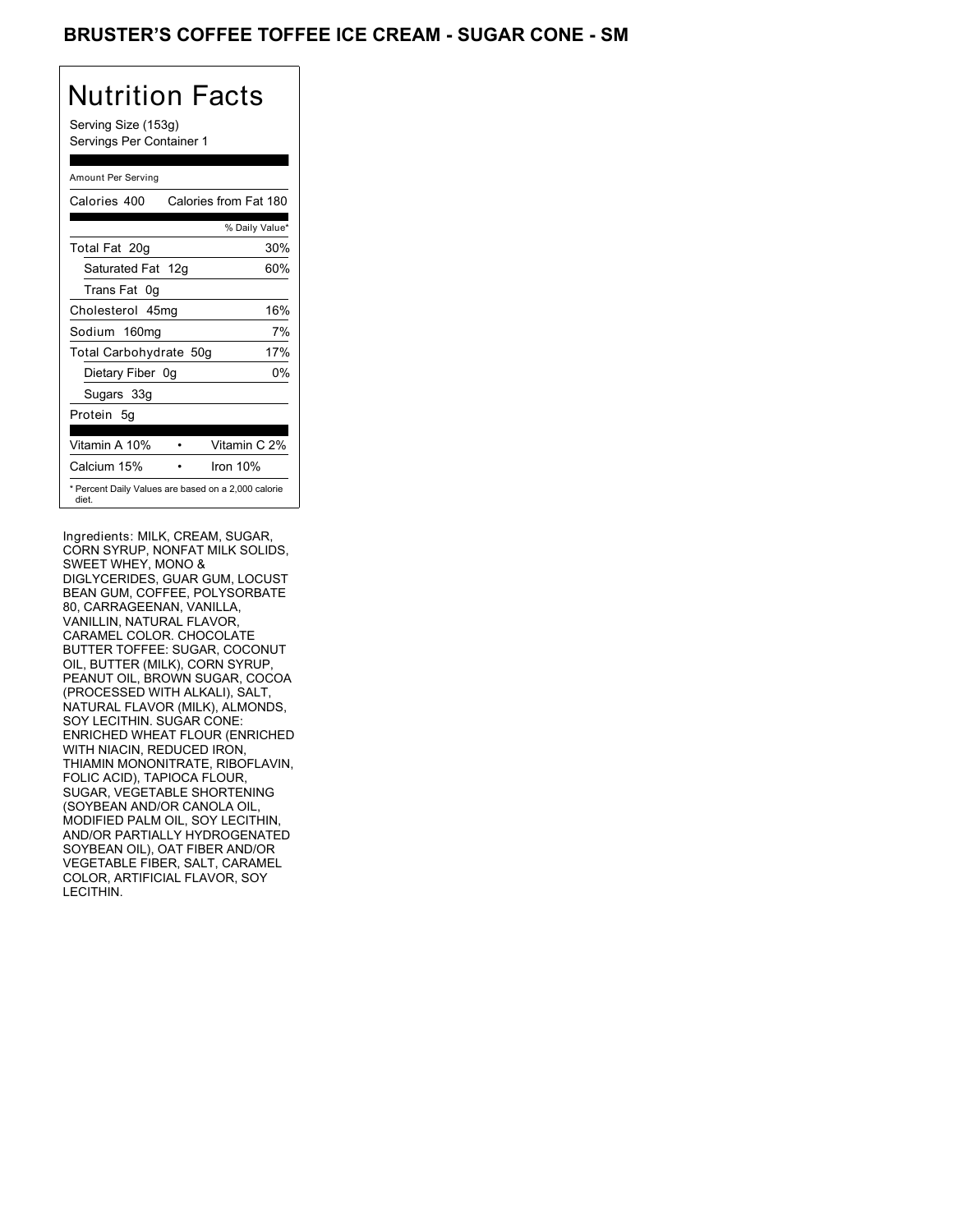## BRUSTER'S COFFEE TOFFEE ICE CREAM - SUGAR CONE - REG

# Nutrition Facts

Serving Size (223g) Servings Per Container 1

#### Amount Per Serving

| Calories 570                                                 | Calories from Fat 260 |
|--------------------------------------------------------------|-----------------------|
|                                                              | % Daily Value*        |
| Total Fat 29g                                                | 45%                   |
| Saturated Fat 18g                                            | 90%                   |
| Trans Fat 0q                                                 |                       |
| Cholesterol 70mg                                             | 24%                   |
| Sodium 240mg                                                 | 10%                   |
| Total Carbohydrate 69g                                       | 23%                   |
| Dietary Fiber 0g                                             | 0%                    |
| Sugars 49g                                                   |                       |
| Protein 7q                                                   |                       |
| Vitamin A 15%                                                | Vitamin C 4%          |
| Calcium 20%                                                  | Iron $15%$            |
| * Percent Daily Values are based on a 2,000 calorie<br>diet. |                       |

Ingredients: MILK, CREAM, SUGAR, CORN SYRUP, NONFAT MILK SOLIDS, SWEET WHEY, MONO & DIGLYCERIDES, GUAR GUM, LOCUST BEAN GUM, COFFEE, POLYSORBATE 80, CARRAGEENAN, VANILLA, VANILLIN, NATURAL FLAVOR, CARAMEL COLOR. CHOCOLATE BUTTER TOFFEE: SUGAR, COCONUT OIL, BUTTER (MILK), CORN SYRUP, PEANUT OIL, BROWN SUGAR, COCOA (PROCESSED WITH ALKALI), SALT, NATURAL FLAVOR (MILK), ALMONDS, SOY LECITHIN. SUGAR CONE: ENRICHED WHEAT FLOUR (ENRICHED WITH NIACIN, REDUCED IRON, THIAMIN MONONITRATE, RIBOFLAVIN, FOLIC ACID), TAPIOCA FLOUR, SUGAR, VEGETABLE SHORTENING (SOYBEAN AND/OR CANOLA OIL, MODIFIED PALM OIL, SOY LECITHIN, AND/OR PARTIALLY HYDROGENATED SOYBEAN OIL), OAT FIBER AND/OR VEGETABLE FIBER, SALT, CARAMEL COLOR, ARTIFICIAL FLAVOR, SOY LECITHIN.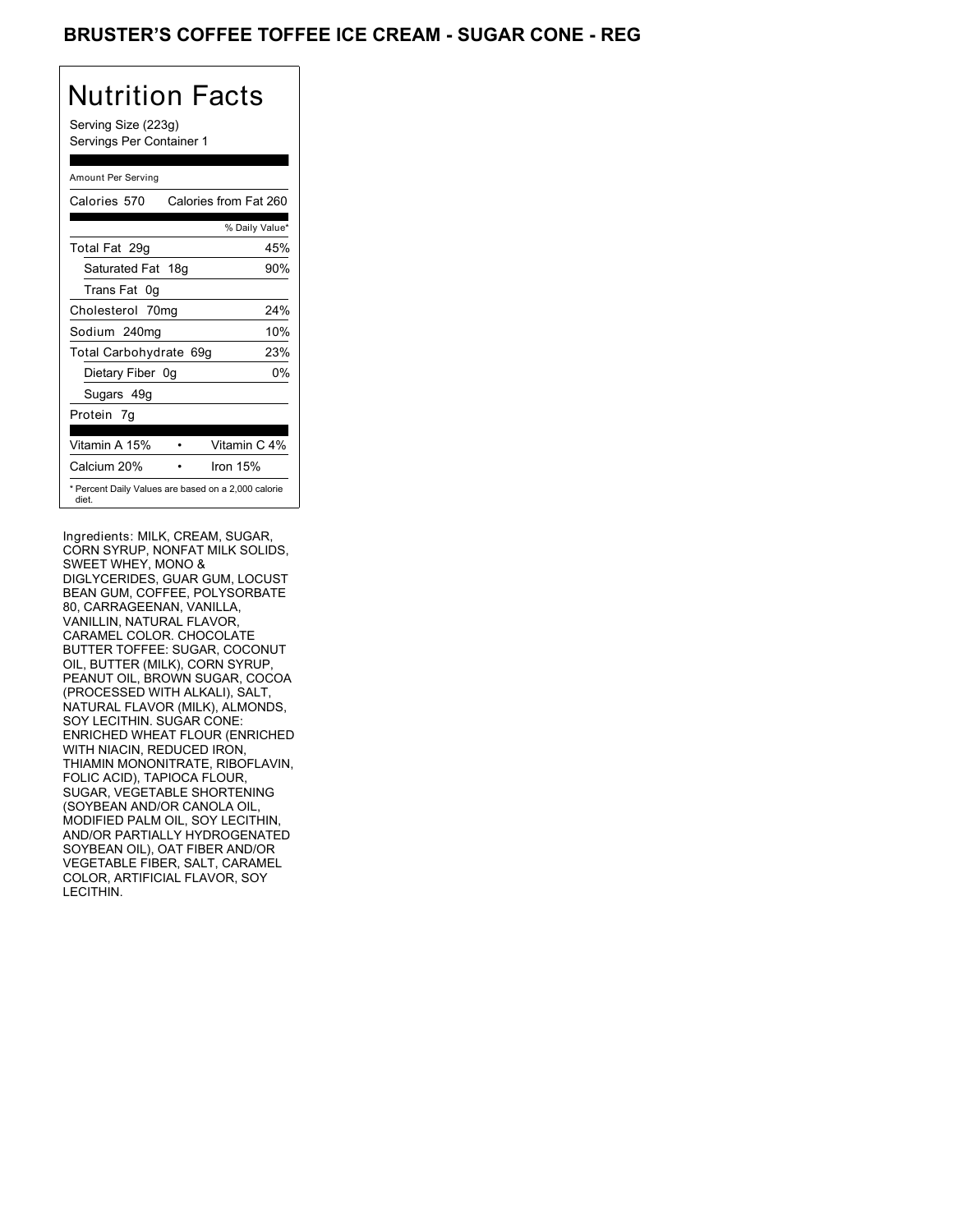## BRUSTER'S COFFEE TOFFEE ICE CREAM - SUGAR CONE - LG

# Nutrition Facts

Serving Size (293g) Servings Per Container 1

#### Amount Per Serving

| Calories 740           | Calories from Fat 350                               |
|------------------------|-----------------------------------------------------|
|                        | % Daily Value*                                      |
| Total Fat 39q          | 60%                                                 |
| Saturated Fat 24g      | 119%                                                |
| Trans Fat 0q           |                                                     |
| Cholesterol 95mg       | 31%                                                 |
| Sodium 310mg           | 13%                                                 |
| Total Carbohydrate 88g | 29%                                                 |
| Dietary Fiber 0g       | $1\%$                                               |
| Sugars 64g             |                                                     |
| Protein 9q             |                                                     |
| Vitamin A 20%          | Vitamin C 4%                                        |
| Calcium 30%            | Iron 20%                                            |
| diet.                  | * Percent Daily Values are based on a 2,000 calorie |

Ingredients: MILK, CREAM, SUGAR, CORN SYRUP, NONFAT MILK SOLIDS, SWEET WHEY, MONO & DIGLYCERIDES, GUAR GUM, LOCUST BEAN GUM, COFFEE, POLYSORBATE 80, CARRAGEENAN, VANILLA, VANILLIN, NATURAL FLAVOR, CARAMEL COLOR. CHOCOLATE BUTTER TOFFEE: SUGAR, COCONUT OIL, BUTTER (MILK), CORN SYRUP, PEANUT OIL, BROWN SUGAR, COCOA (PROCESSED WITH ALKALI), SALT, NATURAL FLAVOR (MILK), ALMONDS, SOY LECITHIN. SUGAR CONE: ENRICHED WHEAT FLOUR (ENRICHED WITH NIACIN, REDUCED IRON, THIAMIN MONONITRATE, RIBOFLAVIN, FOLIC ACID), TAPIOCA FLOUR, SUGAR, VEGETABLE SHORTENING (SOYBEAN AND/OR CANOLA OIL, MODIFIED PALM OIL, SOY LECITHIN, AND/OR PARTIALLY HYDROGENATED SOYBEAN OIL), OAT FIBER AND/OR VEGETABLE FIBER, SALT, CARAMEL COLOR, ARTIFICIAL FLAVOR, SOY LECITHIN.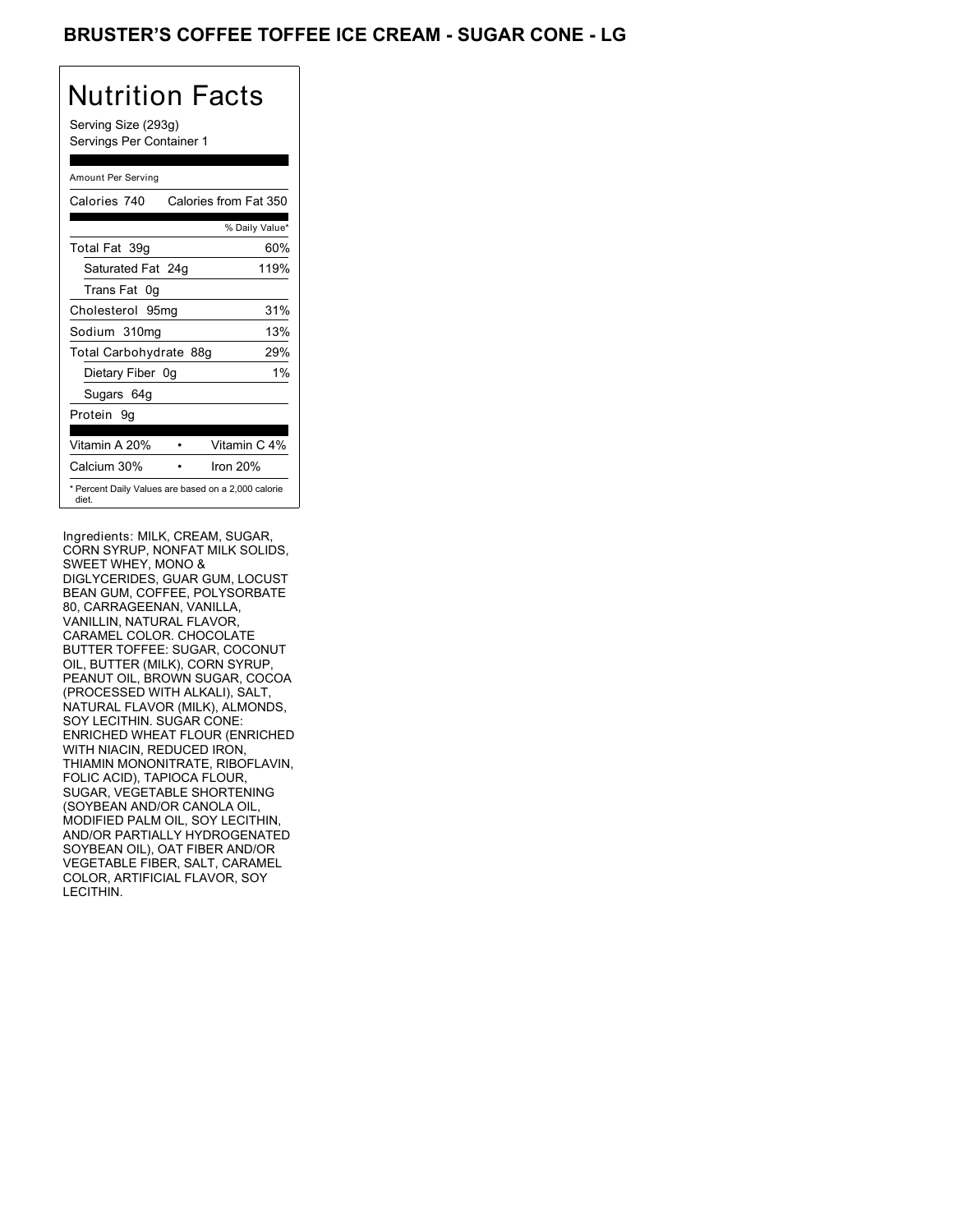## BRUSTER'S COFFEE TOFFEE ICE CREAM - CAKE CONE - SM

# Nutrition Facts

Serving Size (146g) Servings Per Container 1

#### Amount Per Serving

| Calories 370           | Calories from Fat 180                               |
|------------------------|-----------------------------------------------------|
|                        | % Daily Value*                                      |
| Total Fat 19g          | 30%                                                 |
| Saturated Fat 12g      | 60%                                                 |
| Trans Fat 0q           |                                                     |
| Cholesterol 45mg       | 16%                                                 |
| Sodium 150mg           | 6%                                                  |
| Total Carbohydrate 43g | 14%                                                 |
| Dietary Fiber 0g       | 0%                                                  |
| Sugars 31g             |                                                     |
| Protein 5q             |                                                     |
| Vitamin A 10%          | Vitamin C 2%                                        |
| Calcium 15%            | Iron 10%                                            |
| diet.                  | * Percent Daily Values are based on a 2,000 calorie |

Ingredients: MILK, CREAM, SUGAR, CORN SYRUP, NONFAT MILK SOLIDS, SWEET WHEY, MONO & DIGLYCERIDES, GUAR GUM, LOCUST BEAN GUM, COFFEE, POLYSORBATE 80, CARRAGEENAN, VANILLA, VANILLIN, NATURAL FLAVOR, CARAMEL COLOR. CHOCOLATE BUTTER TOFFEE: SUGAR, COCONUT OIL, BUTTER (MILK), CORN SYRUP, PEANUT OIL, BROWN SUGAR, COCOA (PROCESSED WITH ALKALI), SALT, NATURAL FLAVOR (MILK), ALMONDS, SOY LECITHIN. CAKE CONE: ENRICHED WHEAT FLOUR (ENRICHED WITH NIACIN, REDUCED IRON, THIAMIN MONONITRATE, RIBOFLAVIN, FOLIC ACID), TAPIOCA FLOUR, SUGAR, VEGETABLE OIL SHORTENING (SOYBEAN AND/OR CANOLA OIL, MODIFIED PALM OIL, SOY LECITHIN, AND/OR PARTIALLY HYDROGENATED SOYBEAN OIL), LEAVENING (SODIUM BICARBONATE, AMMONIUM BICARBONATE), SALT, NATURAL FLAVOR, ANNATTO (VEGETABLE COLOR).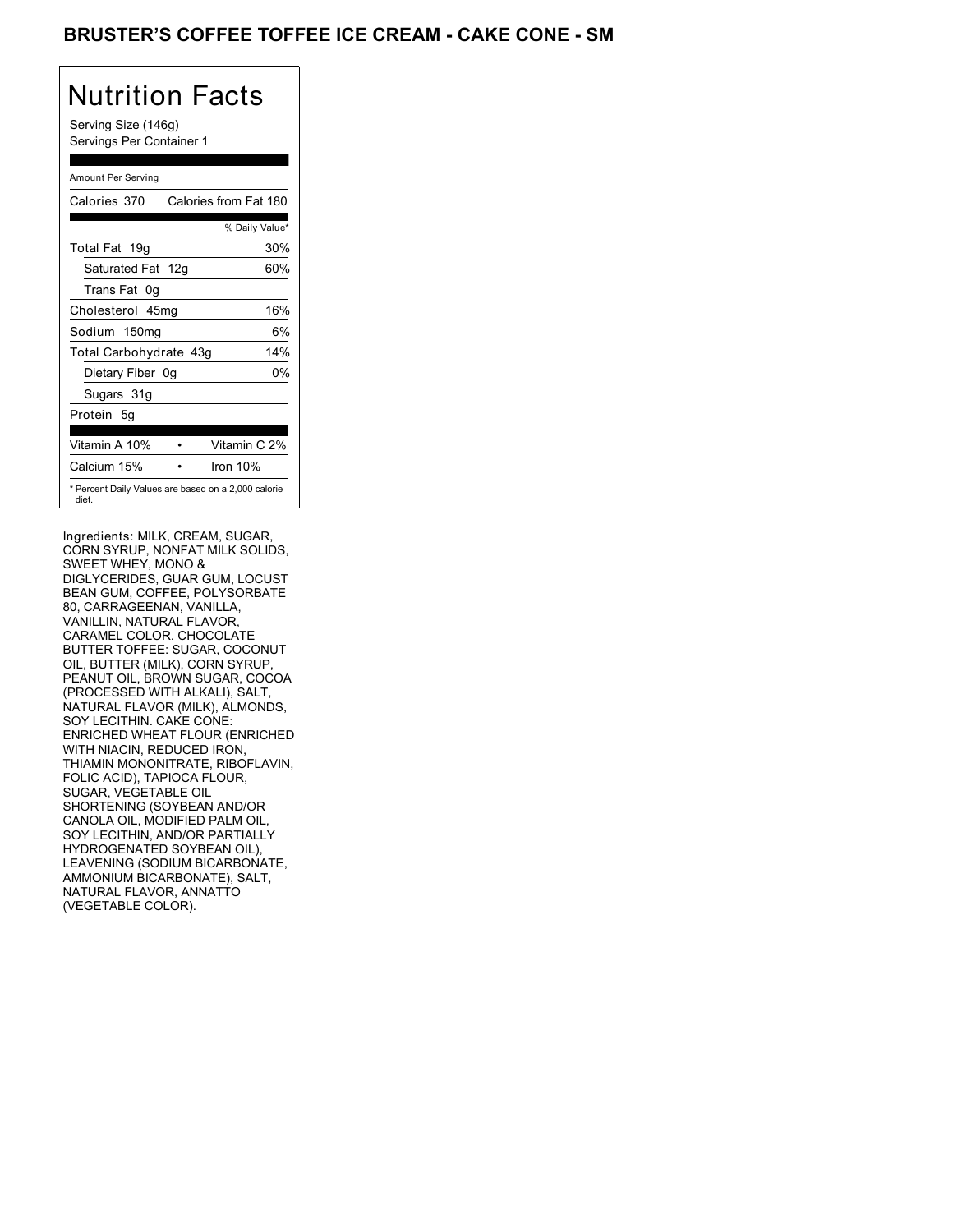## BRUSTER'S COFFEE TOFFEE ICE CREAM - CAKE CONE - REG

# Nutrition Facts

Serving Size (216g) Servings Per Container 1

#### Amount Per Serving

| Calories 540           | Calories from Fat 260                               |
|------------------------|-----------------------------------------------------|
|                        | % Daily Value*                                      |
| Total Fat 29g          | 45%                                                 |
| Saturated Fat 18g      | 90%                                                 |
| Trans Fat 0q           |                                                     |
| Cholesterol 70mg       | 24%                                                 |
| Sodium 230mg           | 9%                                                  |
| Total Carbohydrate 62g | 21%                                                 |
| Dietary Fiber 0g       | 0%                                                  |
| Sugars 46g             |                                                     |
| Protein 7q             |                                                     |
| Vitamin A 15%          | Vitamin C 4%                                        |
| Calcium 20%            | Iron $15%$                                          |
| diet.                  | * Percent Daily Values are based on a 2,000 calorie |

Ingredients: MILK, CREAM, SUGAR, CORN SYRUP, NONFAT MILK SOLIDS, SWEET WHEY, MONO & DIGLYCERIDES, GUAR GUM, LOCUST BEAN GUM, COFFEE, POLYSORBATE 80, CARRAGEENAN, VANILLA, VANILLIN, NATURAL FLAVOR, CARAMEL COLOR. CHOCOLATE BUTTER TOFFEE: SUGAR, COCONUT OIL, BUTTER (MILK), CORN SYRUP, PEANUT OIL, BROWN SUGAR, COCOA (PROCESSED WITH ALKALI), SALT, NATURAL FLAVOR (MILK), ALMONDS, SOY LECITHIN. CAKE CONE: ENRICHED WHEAT FLOUR (ENRICHED WITH NIACIN, REDUCED IRON, THIAMIN MONONITRATE, RIBOFLAVIN, FOLIC ACID), TAPIOCA FLOUR, SUGAR, VEGETABLE OIL SHORTENING (SOYBEAN AND/OR CANOLA OIL, MODIFIED PALM OIL, SOY LECITHIN, AND/OR PARTIALLY HYDROGENATED SOYBEAN OIL), LEAVENING (SODIUM BICARBONATE, AMMONIUM BICARBONATE), SALT, NATURAL FLAVOR, ANNATTO (VEGETABLE COLOR).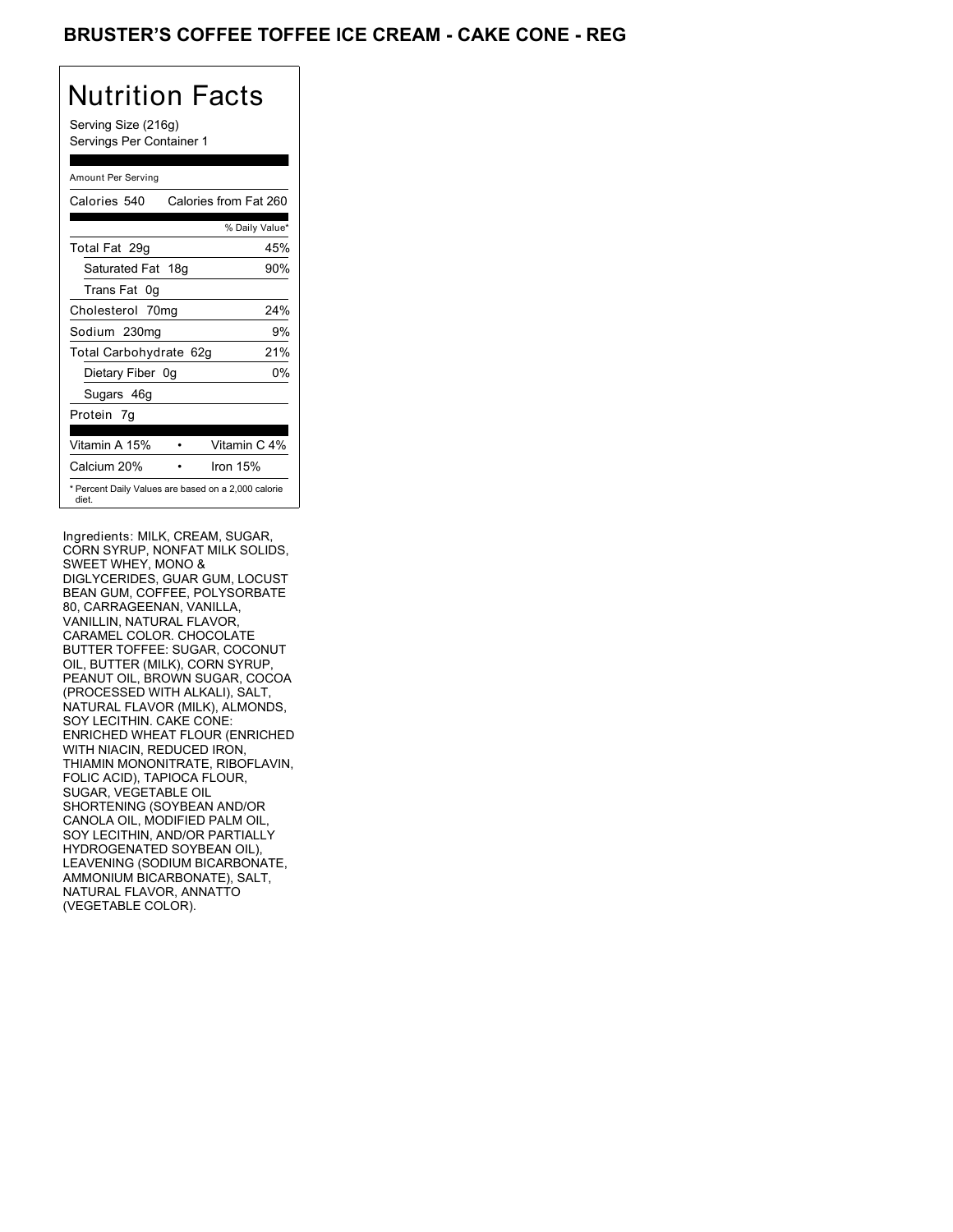## BRUSTER'S COFFEE TOFFEE ICE CREAM - CAKE CONE - LG

# Nutrition Facts

Serving Size (286g) Servings Per Container 1

#### Amount Per Serving

| Calories 710           | Calories from Fat 350                               |
|------------------------|-----------------------------------------------------|
|                        | % Daily Value*                                      |
| Total Fat 39q          | 60%                                                 |
| Saturated Fat 24g      | 119%                                                |
| Trans Fat 0q           |                                                     |
| Cholesterol 95mg       | 31%                                                 |
| Sodium 300mg           | 12%                                                 |
| Total Carbohydrate 81g | 27%                                                 |
| Dietary Fiber 0g       | 1%                                                  |
| Sugars 61g             |                                                     |
| Protein 9q             |                                                     |
|                        |                                                     |
| Vitamin A 20%          | Vitamin C 4%                                        |
| Calcium 25%            | Iron 20%                                            |
| diet.                  | * Percent Daily Values are based on a 2,000 calorie |

Ingredients: MILK, CREAM, SUGAR, CORN SYRUP, NONFAT MILK SOLIDS, SWEET WHEY, MONO & DIGLYCERIDES, GUAR GUM, LOCUST BEAN GUM, COFFEE, POLYSORBATE 80, CARRAGEENAN, VANILLA, VANILLIN, NATURAL FLAVOR, CARAMEL COLOR. CHOCOLATE BUTTER TOFFEE: SUGAR, COCONUT OIL, BUTTER (MILK), CORN SYRUP, PEANUT OIL, BROWN SUGAR, COCOA (PROCESSED WITH ALKALI), SALT, NATURAL FLAVOR (MILK), ALMONDS, SOY LECITHIN. CAKE CONE: ENRICHED WHEAT FLOUR (ENRICHED WITH NIACIN, REDUCED IRON, THIAMIN MONONITRATE, RIBOFLAVIN, FOLIC ACID), TAPIOCA FLOUR, SUGAR, VEGETABLE OIL SHORTENING (SOYBEAN AND/OR CANOLA OIL, MODIFIED PALM OIL, SOY LECITHIN, AND/OR PARTIALLY HYDROGENATED SOYBEAN OIL), LEAVENING (SODIUM BICARBONATE, AMMONIUM BICARBONATE), SALT, NATURAL FLAVOR, ANNATTO (VEGETABLE COLOR).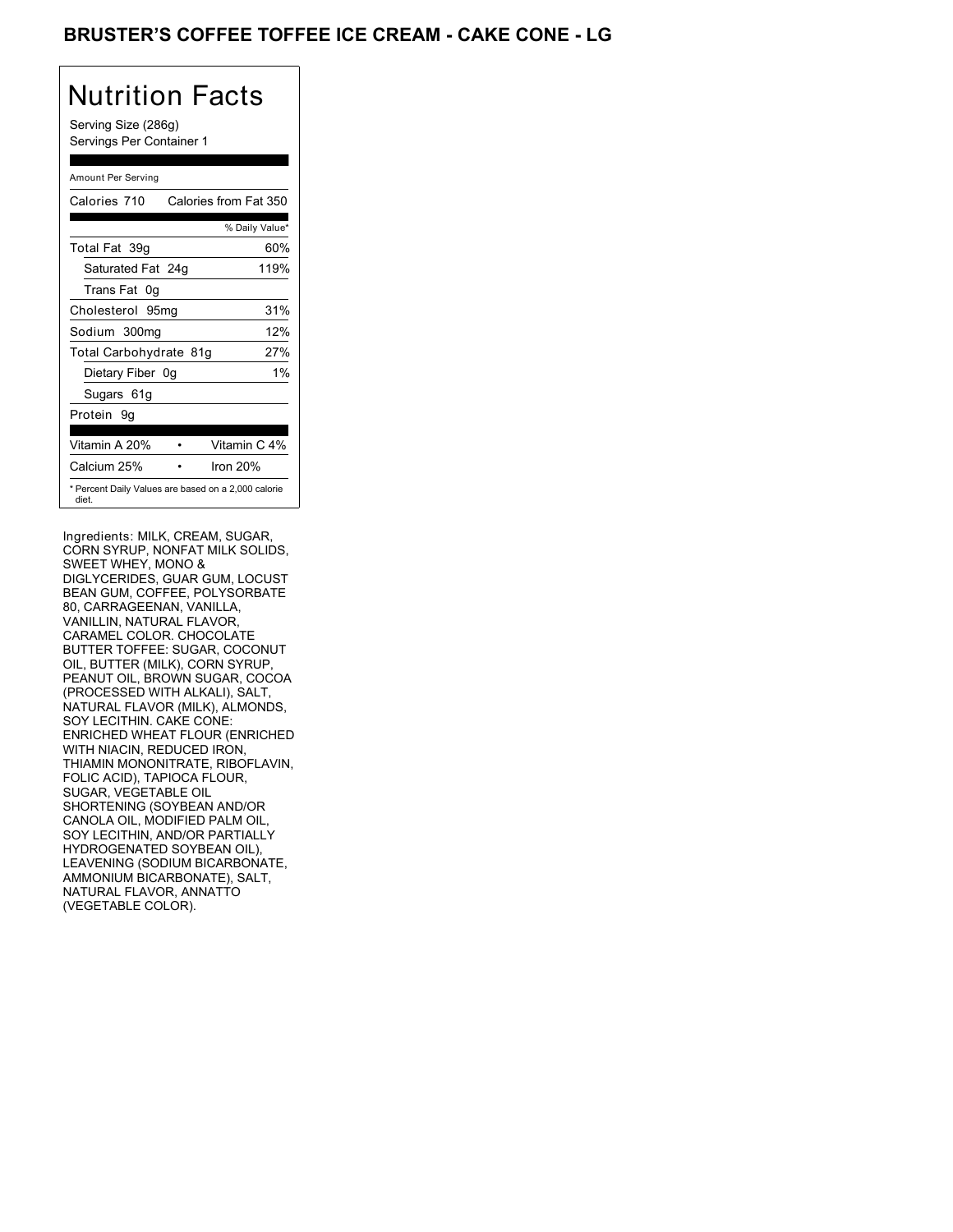### BRUSTER'S COFFEE TOFFEE ICE CREAM - WAFFLE CONE - SM

# Nutrition Facts

Serving Size (170g) Servings Per Container 1

#### Amount Per Serving

| Calories 470                                                 | Calories from Fat 200 |
|--------------------------------------------------------------|-----------------------|
|                                                              | % Daily Value*        |
| Total Fat 22g                                                | 35%                   |
| Saturated Fat 13g                                            | 64%                   |
| Trans Fat 0q                                                 |                       |
| Cholesterol 55mg                                             | 18%                   |
| Sodium 140mg                                                 | 6%                    |
| Total Carbohydrate 61g                                       | 20%                   |
| Dietary Fiber 0g                                             | 0%                    |
| Sugars 41g                                                   |                       |
| Protein 6q                                                   |                       |
| Vitamin A 10%                                                | Vitamin C 2%          |
| Calcium 15%                                                  | Iron $10%$            |
| * Percent Daily Values are based on a 2,000 calorie<br>diet. |                       |

Ingredients: MILK, CREAM, SUGAR, CORN SYRUP, NONFAT MILK SOLIDS, SWEET WHEY, MONO & DIGLYCERIDES, GUAR GUM, LOCUST BEAN GUM, COFFEE, POLYSORBATE 80, CARRAGEENAN, VANILLA, VANILLIN, NATURAL FLAVOR, CARAMEL COLOR. CHOCOLATE BUTTER TOFFEE: SUGAR, COCONUT OIL, BUTTER (MILK), CORN SYRUP, PEANUT OIL, BROWN SUGAR, COCOA (PROCESSED WITH ALKALI), SALT, NATURAL FLAVOR (MILK), ALMONDS, SOY LECITHIN. WAFFLE CONE: ENRICHED BLEACHED WHEAT FLOUR (ENRICHED WITH NIACIN, REDUCED IRON, THIAMIN MONONITRATE, RIBOFLAVIN, FOLIC ACID), SUGAR, VEGETABLE SHORTENING (PARTIALLY HYDROGENATED SOYBEAN AND COTTONSEED OILS), WHOLE EGG, ARTIFICIAL FLAVOR (INCLUDING MALTODEXTRIN, MODIFIED CORNSTARCH, BUTTER, BUTTERMILK), DEXTROSE, SOY LECITHIN, ARTIFICIAL VANILLA FLAVOR.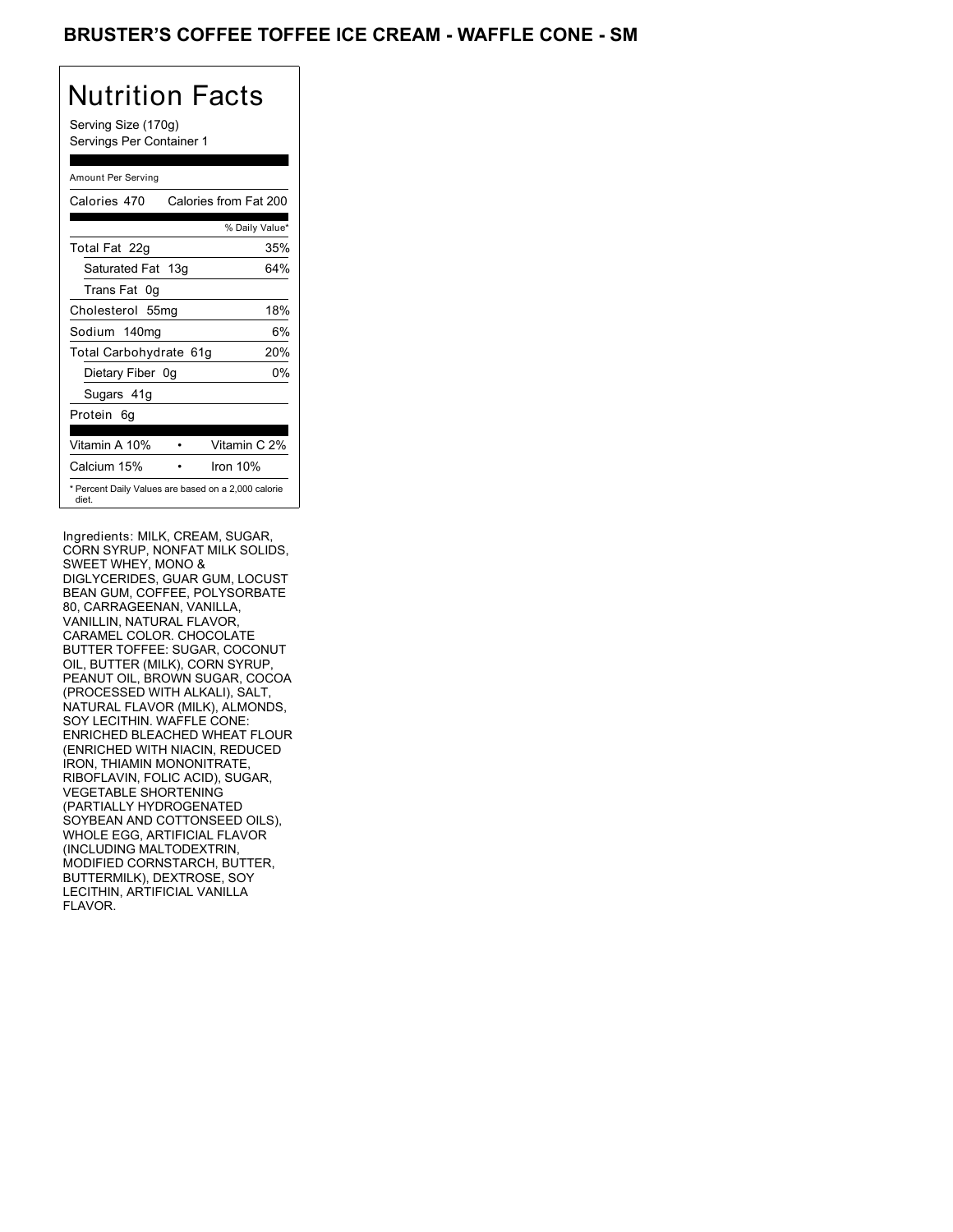## BRUSTER'S COFFEE TOFFEE ICE CREAM - WAFFLE CONE - REG

## Nutrition Facts

Serving Size (240g) Servings Per Container 1

#### Amount Per Serving

| Calories 640           | Calories from Fat 290                               |
|------------------------|-----------------------------------------------------|
|                        | % Daily Value*                                      |
| Total Fat 32g          | 49%                                                 |
| Saturated Fat 19g      | 93%                                                 |
| Trans Fat 0q           |                                                     |
| Cholesterol 80mg       | 26%                                                 |
| Sodium 220mg           | 9%                                                  |
| Total Carbohydrate 80g | 27%                                                 |
| Dietary Fiber 0g       | 0%                                                  |
| Sugars 56g             |                                                     |
| Protein 8q             |                                                     |
| Vitamin A 15%          | Vitamin C 4%                                        |
| Calcium 20%            | Iron $15%$                                          |
| diet.                  | * Percent Daily Values are based on a 2,000 calorie |

Ingredients: MILK, CREAM, SUGAR, CORN SYRUP, NONFAT MILK SOLIDS, SWEET WHEY, MONO & DIGLYCERIDES, GUAR GUM, LOCUST BEAN GUM, COFFEE, POLYSORBATE 80, CARRAGEENAN, VANILLA, VANILLIN, NATURAL FLAVOR, CARAMEL COLOR. CHOCOLATE BUTTER TOFFEE: SUGAR, COCONUT OIL, BUTTER (MILK), CORN SYRUP, PEANUT OIL, BROWN SUGAR, COCOA (PROCESSED WITH ALKALI), SALT, NATURAL FLAVOR (MILK), ALMONDS, SOY LECITHIN. WAFFLE CONE: ENRICHED BLEACHED WHEAT FLOUR (ENRICHED WITH NIACIN, REDUCED IRON, THIAMIN MONONITRATE, RIBOFLAVIN, FOLIC ACID), SUGAR, VEGETABLE SHORTENING (PARTIALLY HYDROGENATED SOYBEAN AND COTTONSEED OILS), WHOLE EGG, ARTIFICIAL FLAVOR (INCLUDING MALTODEXTRIN, MODIFIED CORNSTARCH, BUTTER, BUTTERMILK), DEXTROSE, SOY LECITHIN, ARTIFICIAL VANILLA FLAVOR.